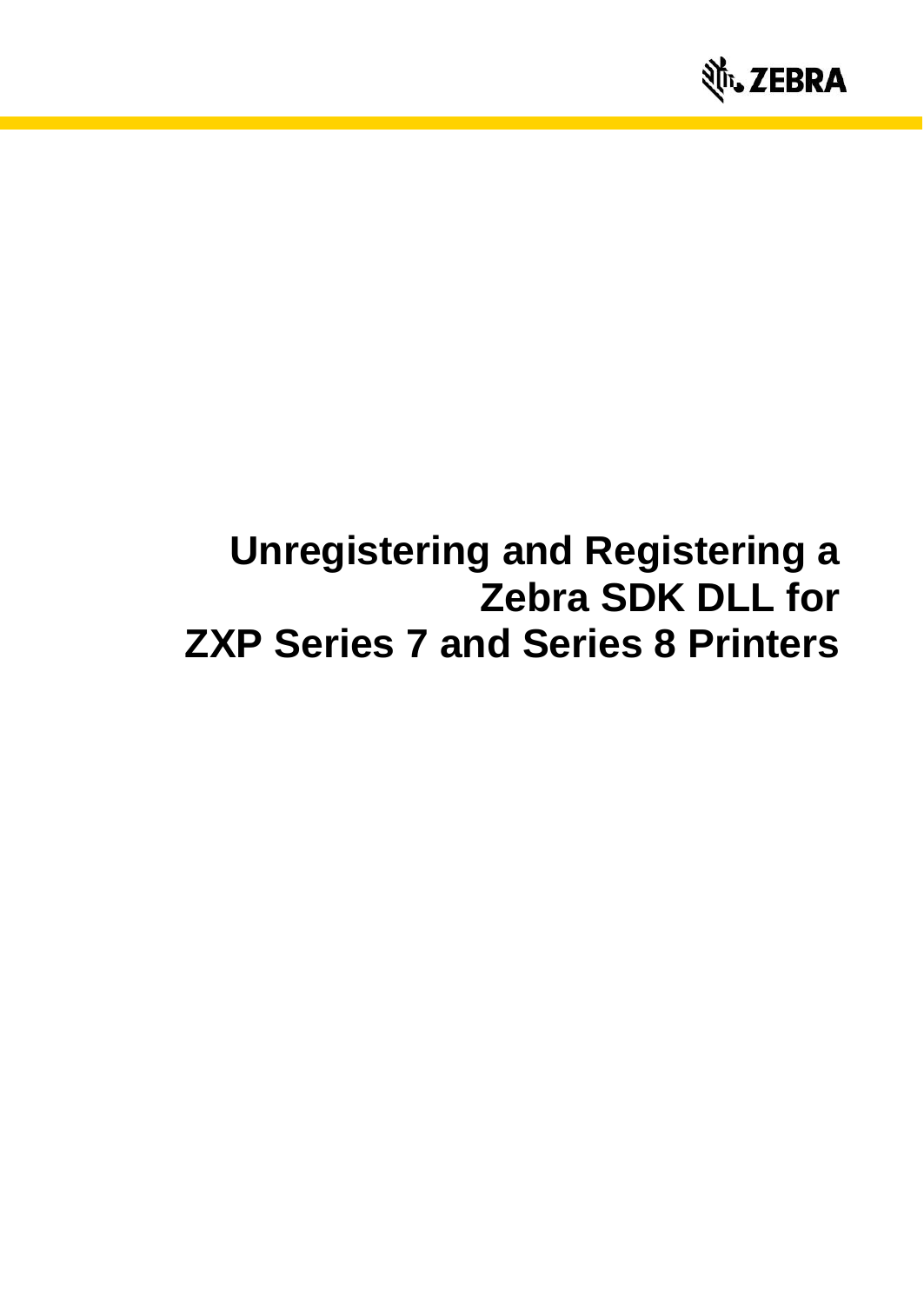

## **Overview**

This Application Note contains instructions for registering and unregistering your application's ZXP Series 7 and Series 8 Printers SDK DLL (ZMotifPrinter.dll) to accommodate your application requirements.

The printer SDK is built using COM (Component Object Module) technology. One of the requirements of COM technology is that the DLL be registered with the Windows Operating System of your application. It will not be possible to add the DLL to your software project without first registering the DLL.

Windows allows only one version of a COM DLL to be registered within the operating system. If you intend to build a 64-bit application that was previously a 32-bit application, you must unregister the 32-bit DLL (ZMotifPrinter.dll) before you can register the 64-bit DLL.

Example**:** if you have registered the 32-bit version of this DLL and wish to now use the 64-bit version, you must unregister the 32 bit ZMotifPrinter.dll and then register the 64-bit version of ZMotifPrinter.dll. Once registered, the 64-bit DLL can be added as a reference to your 64-bit application.

**Note:** The following procedures contain the steps for unregistering the 32-bit DLL and registering the 64-bit DLL. The steps are the same for 64-bit registering and unregistering of the 64-bit DLL.

## **Unregistering the 32-Bit DLL from Your Application**

Follow these steps to unregister the 32-bit DLL from your application.

- 1. Go to the Administrator Command Prompt and navigate to the location of your ZMotif SDK.
- 2. Type **regsvr32 /u ZMotifPrinter.dll**.

In this example, this command-line unregisters the 32-bit .dll file from your project's registry.

| <b>REA</b> Administrator: Command Prompt                                                                                                                                                                                                                                                                                                                                                      | $\equiv$ | ш | x |  |  |
|-----------------------------------------------------------------------------------------------------------------------------------------------------------------------------------------------------------------------------------------------------------------------------------------------------------------------------------------------------------------------------------------------|----------|---|---|--|--|
| $D:\Sigma$ d zxt                                                                                                                                                                                                                                                                                                                                                                              |          |   |   |  |  |
| D:\ZXT>cd zxt                                                                                                                                                                                                                                                                                                                                                                                 |          |   |   |  |  |
| D:\ZXT\ZXT>dir *.dll<br>Volume in drive D is DATA<br><b>Volume Serial Number is 1EBC-0AF3</b>                                                                                                                                                                                                                                                                                                 |          |   |   |  |  |
| Directory of D:\ZXT\ZXT                                                                                                                                                                                                                                                                                                                                                                       |          |   |   |  |  |
| 377.344 Neodynamic.SDK.Barcode.dll<br>02/15/2013 03:28 PM<br>87.552 SmartCardOps.dll<br>01/31/2013 05:02 PM<br>87,040 SmartCardOps.dllx64<br>11/01/2012 11:08 AM<br>618,888 ZMotifGraphics.dll<br>05/16/2013 09:26 AM<br>2.237.256 ZMotifPrinter.dll<br>02/15/2013<br>3.085.128 ZMotifPrinter.dllx64<br>09:49 AM<br>$6$ File $(s)$<br>$6.493.208$ bytes<br>0 Dir(s)<br>217,374,720 bytes free |          |   |   |  |  |
| D:\ZXT\ZXT>regsvr32 /u ZMotifPrinter.dll                                                                                                                                                                                                                                                                                                                                                      |          |   |   |  |  |
| D:\ZXT\ZXT>regsvr32 /u ZMotifPrinter.dll                                                                                                                                                                                                                                                                                                                                                      |          |   |   |  |  |
| D:\ZXT\ZXT>                                                                                                                                                                                                                                                                                                                                                                                   |          |   |   |  |  |

If you successfully unregistered the 32-bit DLL, the following dialog appears.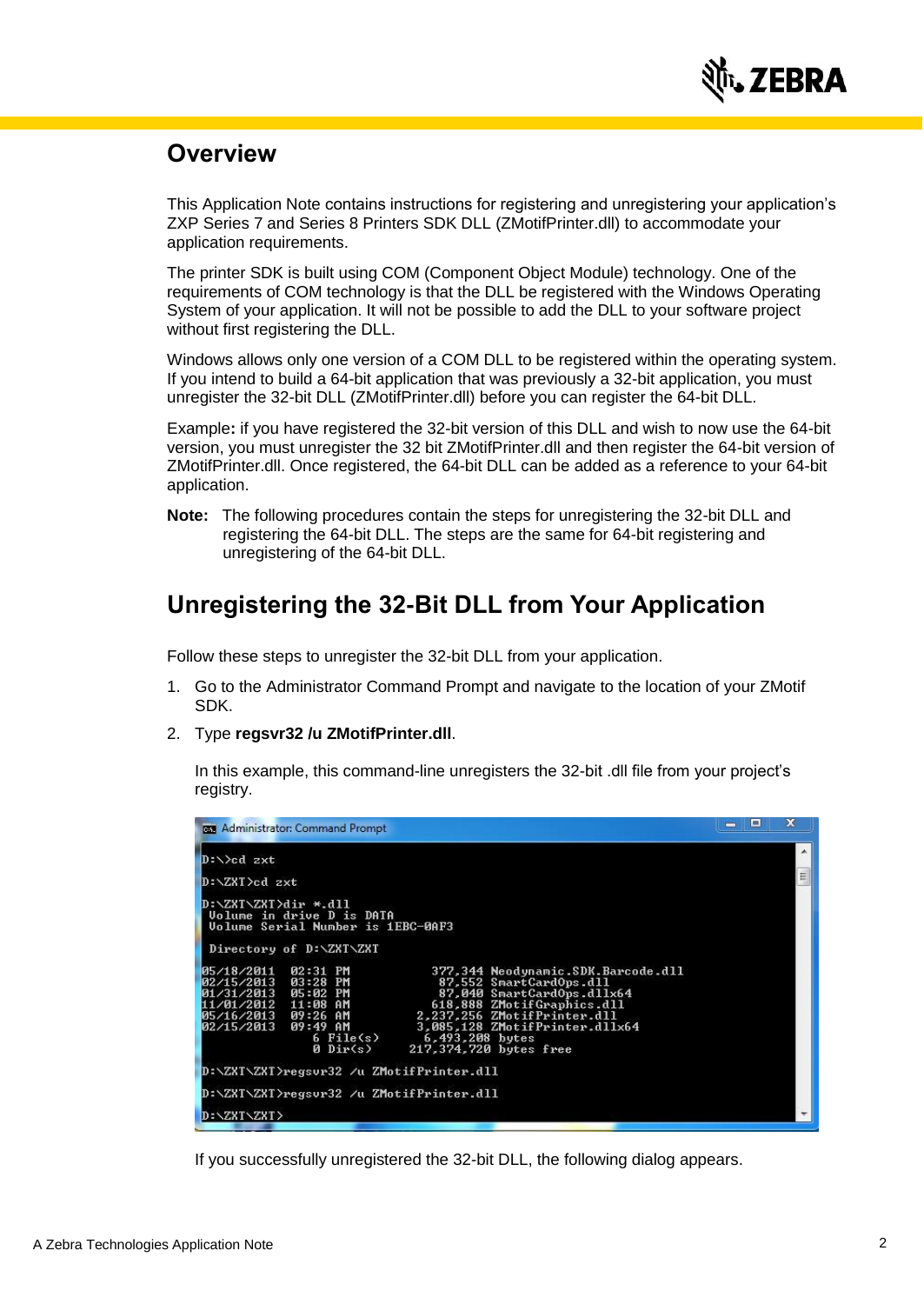



3. Remove the 32-bit DLL reference in your project.

| <b>SmartCardOps</b>                                                                |                        |
|------------------------------------------------------------------------------------|------------------------|
|                                                                                    |                        |
| i—⊸⊒ System                                                                        |                        |
| i ∗□ System.Core                                                                   |                        |
| l System.Data                                                                      |                        |
| System.Data.DataSetExtensions                                                      |                        |
| System.Deployment                                                                  |                        |
| <b>Existem.Drawing</b>                                                             |                        |
| System.Windows.Forms                                                               |                        |
| i Gystem.Xml                                                                       |                        |
| l System.Xml.Ling                                                                  |                        |
|                                                                                    |                        |
|                                                                                    |                        |
|                                                                                    |                        |
|                                                                                    | View in Object Browser |
| - - ZMotifGraphics<br><b>EXAMPLE PR</b><br><b>EXPUHFHe</b><br>Service Referer<br>X | Remove                 |
| Resources                                                                          | Properties             |

You have unregistered the 32-bit DLL from your application.

4. Change your application's build configuration to 64-bit.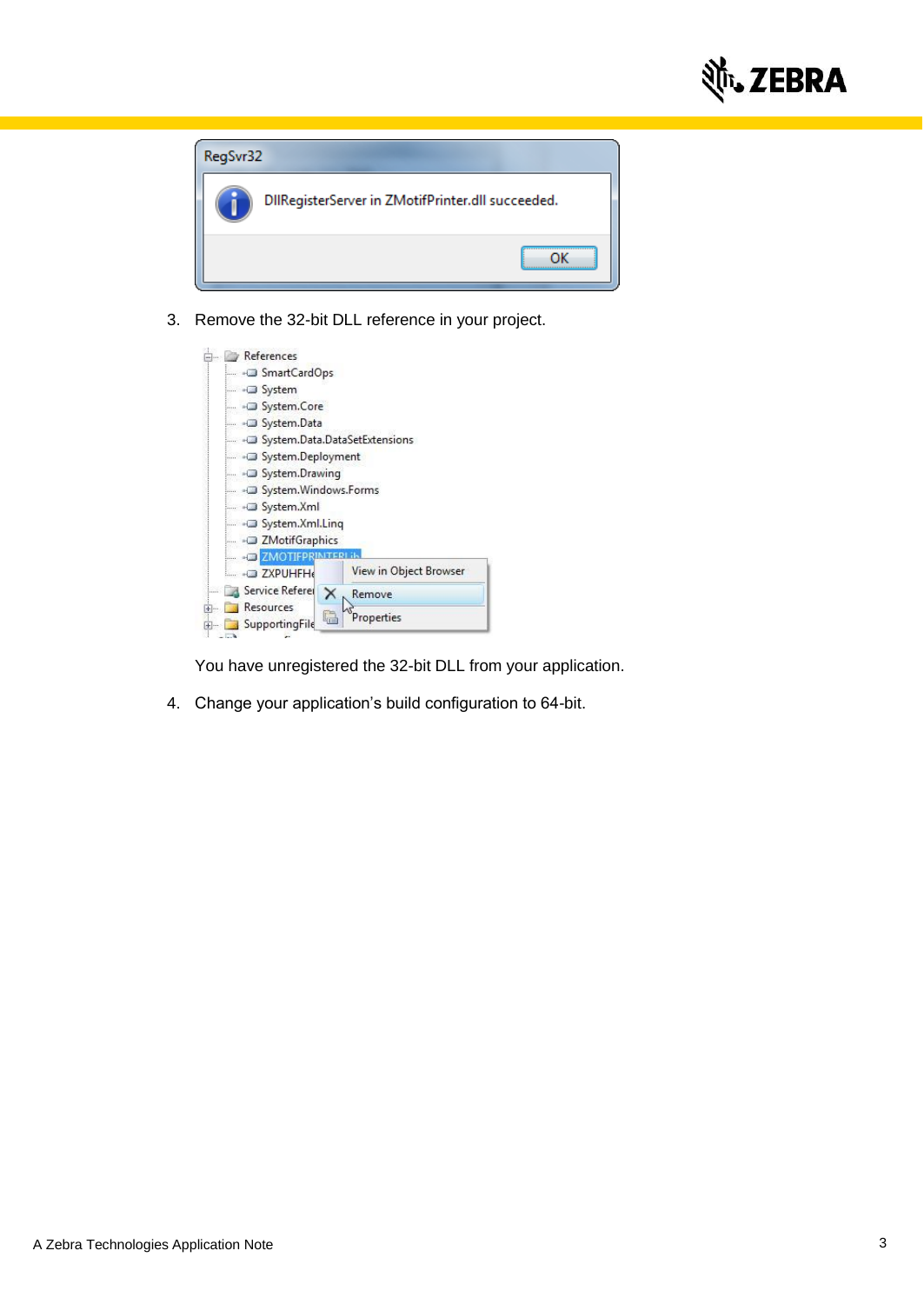

# **Registering a 64-Bit DLL to Your Application**

Follow these steps to register the 64-bit DLL.

- 1. Go to the Administrator Command Prompt and navigate to the location of your ZMotif SDK.
- 2. Type **regsvr32 /u ZMotifPrinter.dll**.
- 3. Register the 64-bit DLL, as the following dialog illustrates.



If you are successful, the following dialog appears.



- 4. Change your application's build configuration to 64-bit.
- 5. Add the 64-bit DLL as a reference to your project.

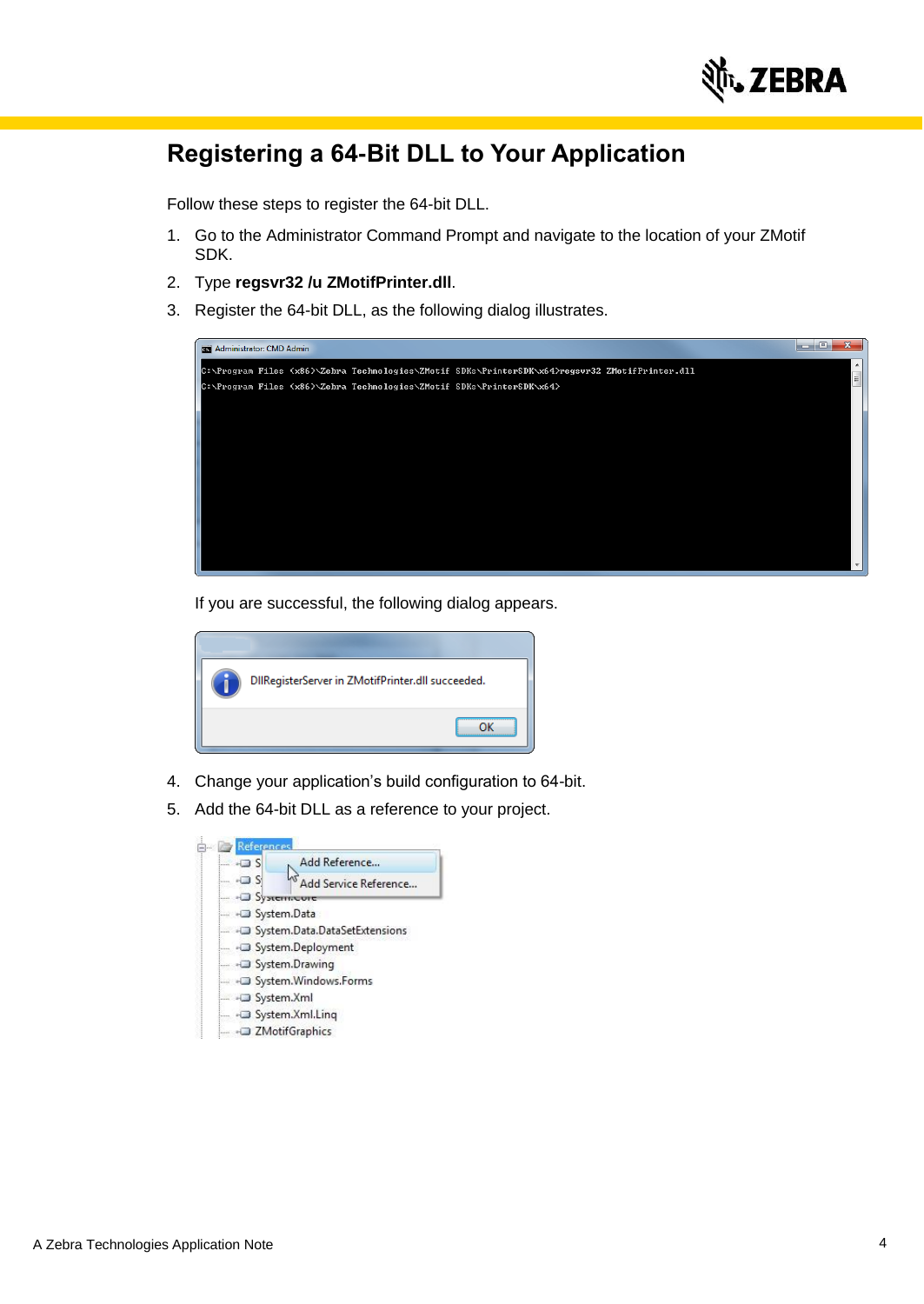

| .NET<br>COM                                                                                                                                  | Browse<br>Projects<br>Recent                               |                                                                                                                              |                                                                                                                   |
|----------------------------------------------------------------------------------------------------------------------------------------------|------------------------------------------------------------|------------------------------------------------------------------------------------------------------------------------------|-------------------------------------------------------------------------------------------------------------------|
| Look in:                                                                                                                                     | ZXT                                                        | $- 0 0 0 0$                                                                                                                  |                                                                                                                   |
| Name                                                                                                                                         |                                                            | Date modified                                                                                                                | ▴<br>Type                                                                                                         |
| <b>ZXT Batch Files</b><br><sup>®</sup> app.manifest<br>SmartCardOps.dll<br><b>&amp; ZMotifGraphics.dll</b><br><sup>3</sup> ZMotifPrinter.dll | Neodynamic.SDK.Barcode.dll                                 | 2/20/2013 4:16 PM<br>1/24/2014 2:22 PM<br>5/18/2011 3:31 PM<br>2/15/2013 3:28 PM<br>11/1/2012 12:08 PM<br>5/16/2013 10:26 AM | File folder<br><b>MANIFEST Fil</b><br>Application e:<br>Application e<br>Application $e \equiv$<br>Application et |
|                                                                                                                                              | ш                                                          |                                                                                                                              |                                                                                                                   |
| File name:                                                                                                                                   | <b>ZMotifPrinter dll</b>                                   |                                                                                                                              |                                                                                                                   |
| Files of type:                                                                                                                               | Component Files (".dll;".tlb;".olb;".ocx;".exe;".manifest) |                                                                                                                              | ▼                                                                                                                 |

6. Rebuild your project with the 64-bit DLL.